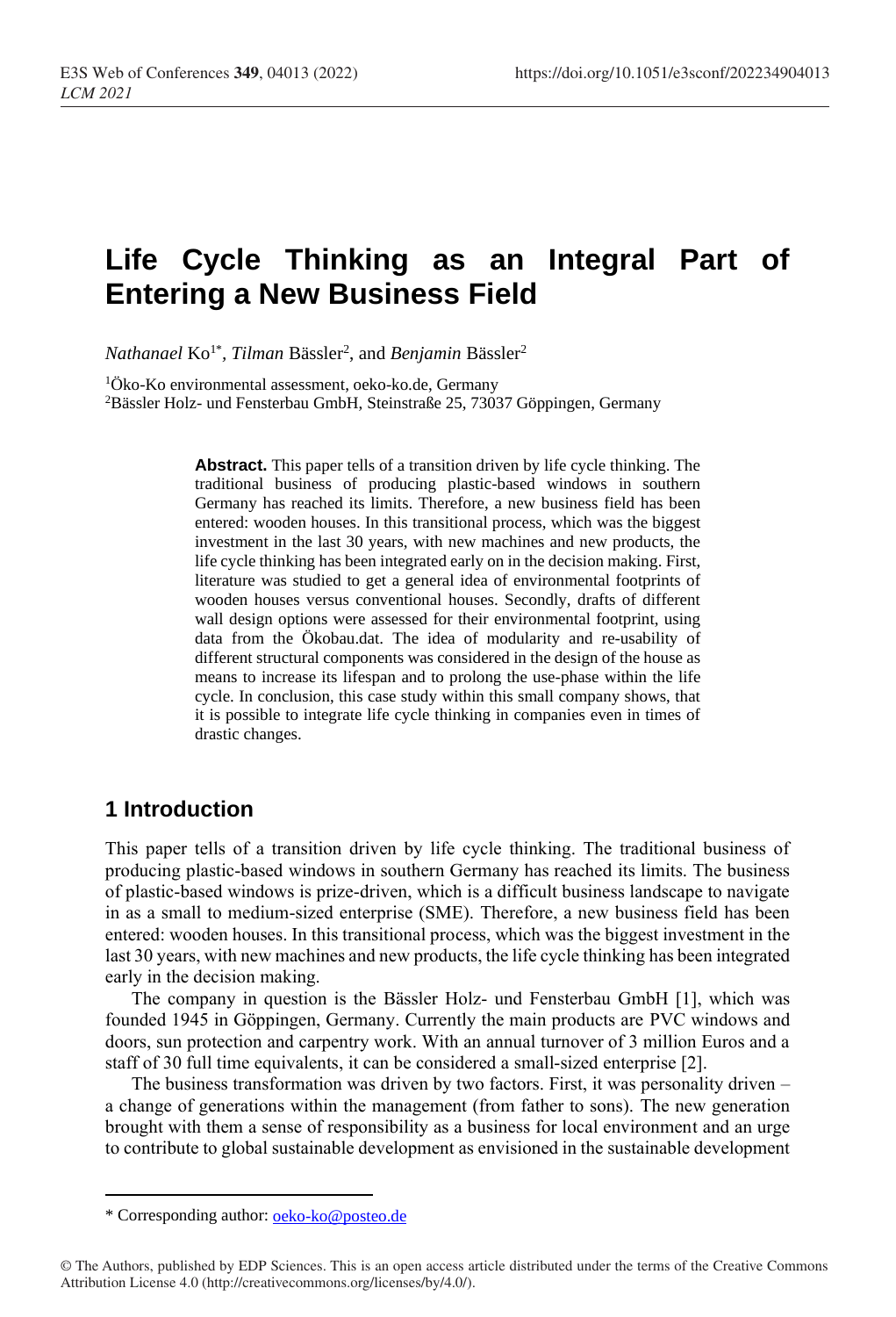goals of the UN. Second, this transformation sat within a larger context of change from the business perspective, i.e. on its own the traditional building and construction business model does not positively contribute to the environment in the long run. Considering the current societal trend towards sustainability, the transformation would enable the business to set an example within its field.

To get a better understanding for the scale of possible results, a short literature study was performed. Three studies in German were identified as suitable [3, 4, 5]. All three sources discussed wooden houses or the value chain of wood for building within a German system boundary. From these three sources, one source [3] was examined more thoroughly and the life cycle comparison of different construction types of houses is shown in Figure 1.



**Fig. 1.** GWP results for different construction types (graph based on [4])

Figure 1 shows the global warming potential (GWP) in kg carbon-dioxide equivalents (kg  $CO_2$ -eq.) per m<sup>2</sup> of usable space and year. All results refer to the same standard energy consumption, which was set to be EnEV 2016 [6] and therefore the results of the use-phase are almost the same for all types of construction. The greatest differences occur in the production phase and the end-of-life cycle. In this impact category, the house built entirely of wood performs best in these two life cycle phases.

The lesson learned from this literature is, that going into wooden constructions has some potential to create an overall benefit for the environment. Also, the end-of-life phase seems to be a significant area for adjustments.

### **2 Company and Transformation**

The vision for the business itself was to implement a sustainable business model within a running system through an organic transformation. At the end of this transformation, a new market would be established with a benchmark being set for all products in terms of a positive overall life cycle impact for the environment. This new market would provide sustainable wooden houses for the local building sector. Whereas "local" was defined twofold, first as the area with a radius of 30 km, where the wood comes from and secondly as the area of the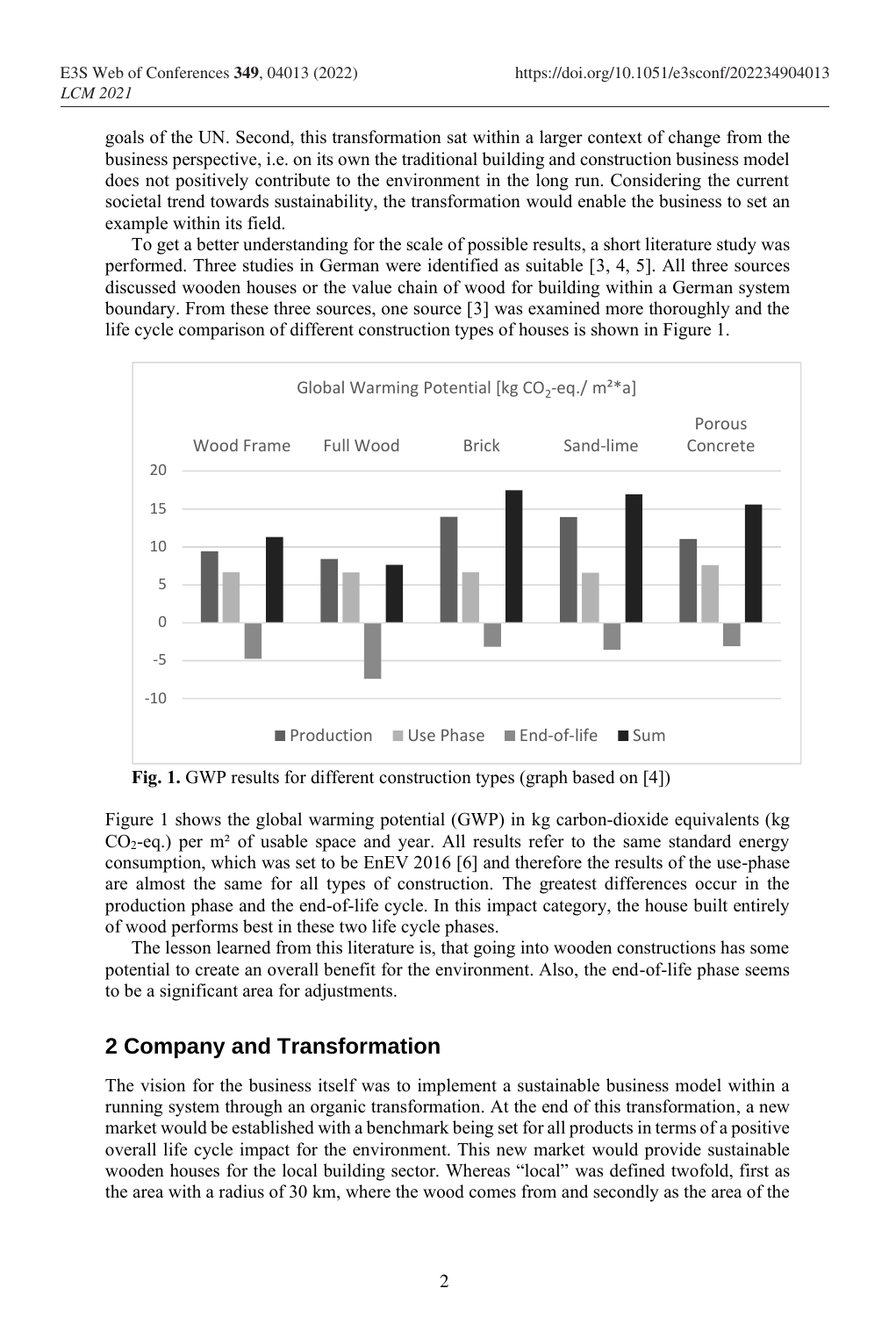market with a radius of 60 km, where the houses are built. The centre for calculating the radius is the headquarter in Göppingen, Germany.

The vision for the products themselves was that it conforms to these criteria:

- Free from plastics
- Free from harmful substances
- Recyclability
- Longevity
- Replaceability

From the criteria, that were set for the products these questions were posed:

- Which substances are included in the building materials?
- How can building materials containing harmful substances or plastics be substituted?
- How to design the house to achieve longevity and replaceability of parts?

Both the transformation of the business and the vision for this transformation needed real world tools to be implemented successfully. The main tool for the assessment is the life cycle assessment (LCA) [7]. Based on the life cycle thinking, integral to LCA, the following questions arose concerning the product:

- Where does the wood come from?
- What environmental impact is accumulated over the life cycle?
- Where can the environmental performance of the product be improved within the life cycle?

The question concerning the sourcing of the wood raised another set of – currently still unanswered – questions, such as whether sources other than cutting trees i.e., old furniture, old wooden structures, or fences, could be used.

## **3 Case Study**

In a first step to integrate life cycle thinking into the transformation process, different wall panel designs for a prototype small wooden house, with around 50 m² of use-space, were assessed based on the publicly available German database OEKOBAUDAT [8]. The energy consumption for all wall panel designs was defined as  $KfW 40+ [9]$ , so the impact during the use phase was assumed to be the same and therefore left out of the assessment.

The three wall panel designs were defined as such:

- (1) Wood frame: wooden frame with wooden boards
- (2) Traditional Oriented Strand Board (OSB): OSB within a wooden frame
- (3) Full wood: a solid wall of wood

The functional unit is 1 m<sup>2</sup> of a wall panel with insulation qualities according to the KfW 40+ standard. Since the use phase was left out of this assessment, the results are expressed for the impact category GWP in kg  $CO<sub>2</sub>$ -eq. per m<sup>2</sup> wall without a time dimension. The results are summarized in Figure 2.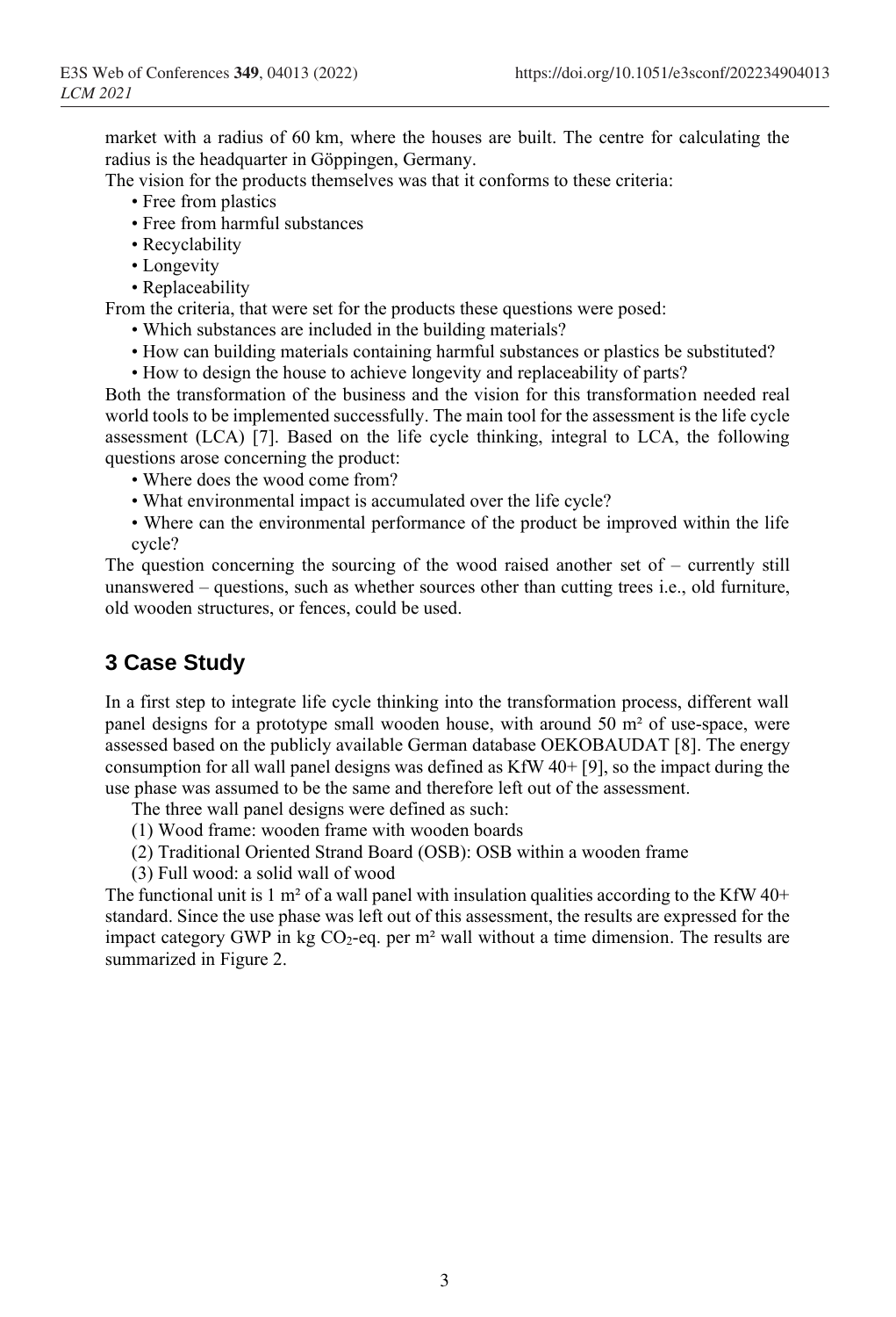

**Fig. 2.** Comparison of different wall panels

Interestingly, these results show a different direction than the one from literature. Here the end-of-life has an impact, resulting from the emissions of incineration. The production phase – which also includes the impact from harvesting the wood – gains credit from the incorporated carbon during the growth of the trees. With the current level of assessment, design (3) full wood wall would benefit the environment in this impact category.

The conclusion for the prototype drawn from these results would be to keep the carbon in the wood as long as possible. Therefore, the design must be modular to enable a re-use of the different wall elements and to achieve a longer life for the house itself. A lifespan of decades for the elements and of centuries for the house is aimed for. Also, as much wood as possible should be used.

During the production phase, the choice of wood plays an important role. The wood should come from a forest with sustainable management. No competing usage should occur, so the wood processing technology should be able to process bark beetle timer, which currently has no long-term usage.

## **4 Conclusion**

The conclusions drawn from the above-mentioned exercises are, to keep the value chain short, as depicted in Figure 3, and extend the life cycle as long as possible. Furthermore, an example of a SME was given that incorporates life cycle thinking as integral element in changing a business field. Since the incorporation of life cycle thinking started early within the transformation of the business, many technologies and processes can be chosen according to sustainability standards.